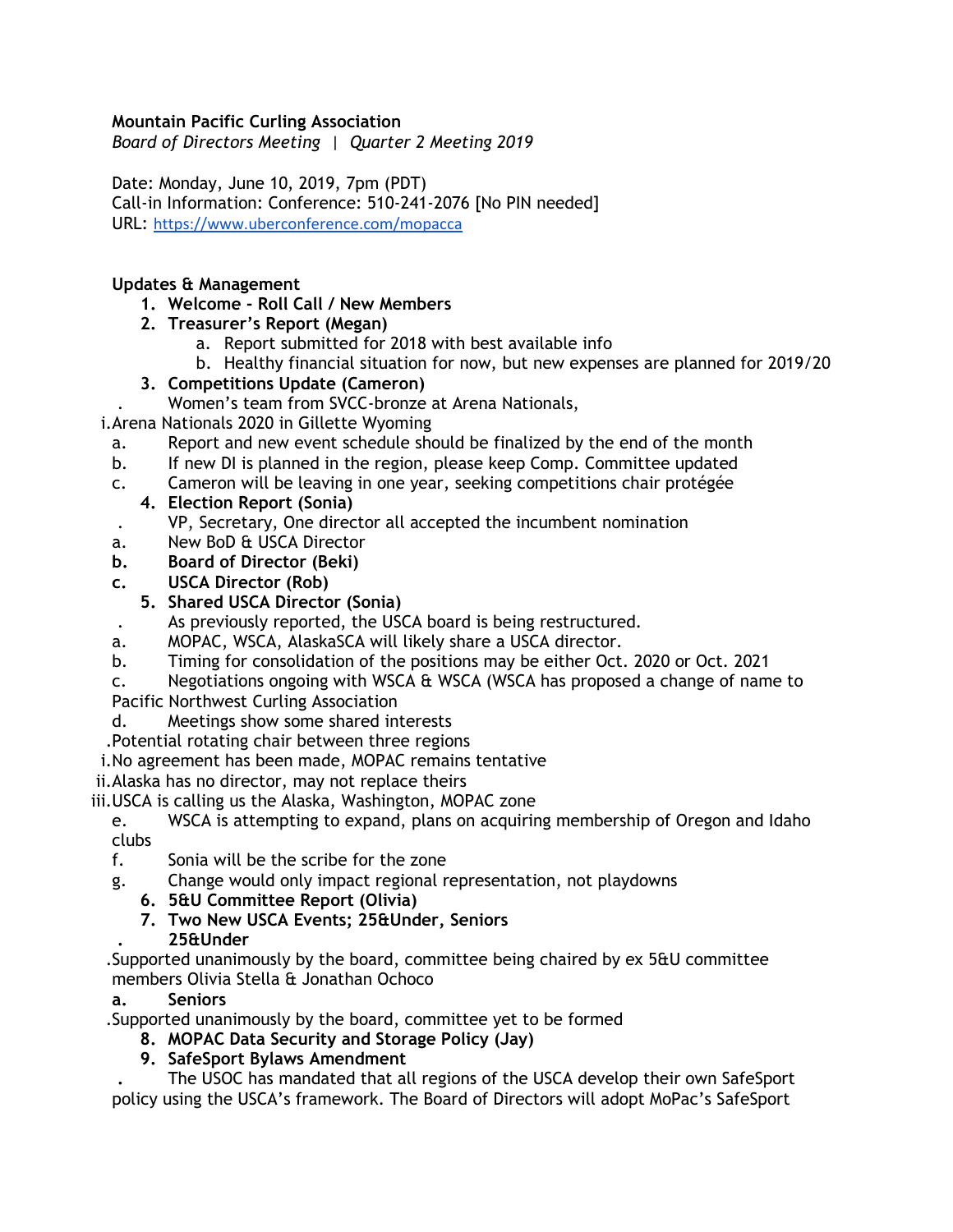policy, but we need applicability references in the bylaws. This will also create a SafeSport Policy Committee.

**a.** Section to be added: Article VIII.4 SafeSport Compliance.

**.**All members interacting with youth athletes shall read, be fully aware of, and in complete compliance with the MOPAC SafeSport Abuse Prevention Policy document.

- **i.**The MOPAC SafeSport Policy Committee shall meet periodically to review and implement new policies. The MOPAC SafeSport Policy Committee shall submit a report at the annual meeting updating the Board of Directors and Representative Assembly to any substantial changes in policy over the previous year.
- **ii.**At least one member of the Board of Directors shall hold a seat on the MOPAC SafeSport Policy Committee.

### **10.BoD / Officer Vacancy Amendment**

**.** We have a provision in the bylaws for filling Board of Director vacancies, but not officers. We plan on removing the language under the Board of Directors section and creating a new section that covers both.

**a.** The section to be removed: Article III.3.b.iii

**.**In the event of any vacancy in the Board, such vacancy shall be filled by the Board until the next Annual Meeting of the Club Representatives, or a special meeting specifically called for that purpose.

**b.** Section to be added: Article III.3.e (Filling Unexpected Vacancies)

**.**Should any Officer or Director position become vacant for any reason, the President shall, within 10 days, nominate a qualified individual to serve out the remainder of the previous Officer or Director's term.

**i.**Upon nomination, the nominee to fill a vacancy shall be confirmed by vote by a quorum of the Board of Directors within 5 days.

**11.Representative Assembly Vote Link**

. <https://forms.gle/k7bdbuNXGz7V6vwi9>

a. Opens 13 June.

**Board Updates:**

•

•

**Topics for Next Meeting:**

**Next meetings/ Save the Date:**

| Fall: Tuesday, September 10th, 2019 7pm PDT                               | September - 2nd Tuesday |
|---------------------------------------------------------------------------|-------------------------|
| Winter: Wednesday, December 11th, 2019 7pm PST   December - 2nd Wednesday |                         |
| Spring: Sunday, March 14th, 2020 7pm PST*<br>(Check Briar Schedule)       | March- 2nd Sunday       |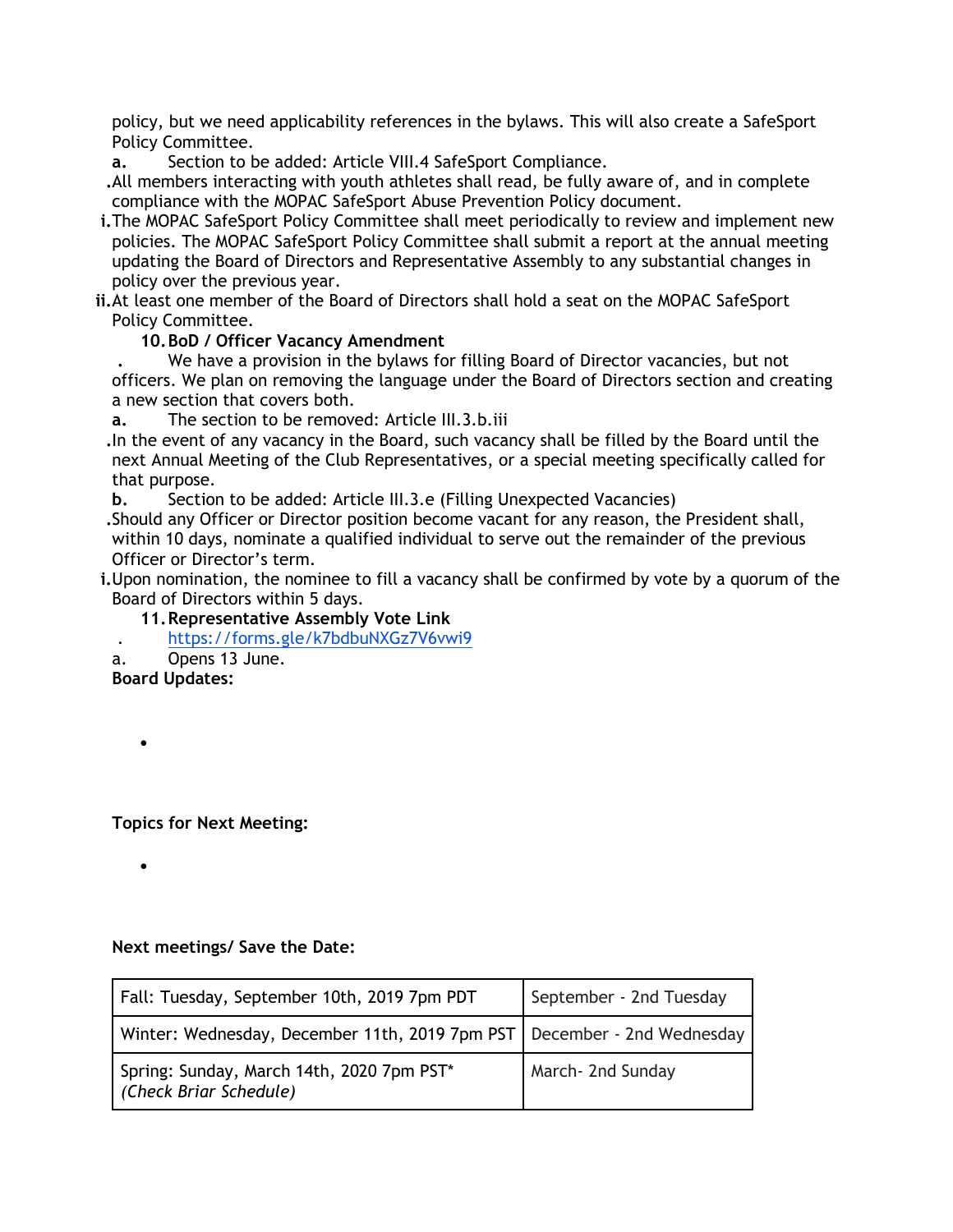| Summer: Monday June 8th, 2020 7pm PDT | June- 2nd Monday |
|---------------------------------------|------------------|
|                                       |                  |

o

# **Attendees:**

|              | Matt Gamboa               | <b>USCA Representative</b>     | matt@hollywoodcurling.org |
|--------------|---------------------------|--------------------------------|---------------------------|
|              | Rob Shelton               | <b>USCA Rep. Elect</b>         | robshelton@gmail.com      |
|              | <b>Adam Endicott</b>      | Coyotes CC                     | coyotes@mopacca.org       |
|              | <b>Cameron Ross</b>       | Hollywood CC                   | hollywood@mopacca.org     |
| $\mathbf{1}$ | Brenna Duncan             | Orange County CC               | occurling@mopacca.org     |
| $\mathbf{1}$ | Jay Diamond*              | <b>SFBACC</b>                  | sfbacc@mopacca.org        |
| $\mathbf{1}$ | David Betz                | Wine County CC                 | wccc@mopacca.org          |
| $\mathbf{1}$ | <b>Glenn Pfautsch</b>     | <b>Boise CC</b>                | boise@mopacca.org         |
| $\mathbf{1}$ | Michelle Applebee         | <b>McCall CC</b>               | mccall@mopacca.org        |
|              | <b>Edie Hazard</b>        | Lake Tahoe Epic Curling        | ltec@mopacca.org          |
|              | Nick Kitinski             | Las Vegas CC                   | lvcurling@mopacca.org     |
| 0            | Art Placek*               | Evergreen CC                   | evergreen@mopacca.org     |
|              | <b>Mlke Wolfe</b>         | Cache Valley CC                | cachevalley@mopacca.org   |
| 1            | <b>Ben Womack</b>         | Ogden CC                       | ogden@mopacca.org         |
| $\mathbf{1}$ | <b>Greg Basrak</b>        | Park City CC                   | parkcity@mopacca.org      |
|              | <b>Janice Robbins</b>     | <b>Bend CC</b>                 | bend@mopacca.org          |
| 1            | Andrew Smith*             | Olympic Oval CC                | uoocc@mopacca.org         |
| $\mathbf{1}$ | <b>Cameron Kim</b>        | <b>Silicon Valley</b>          | svcc@mopacca.org          |
|              | <b>Richard Lazarowich</b> | <b>Granite CA</b>              | graniteca@mopacca.org     |
|              | Randy Boyd                | <b>CDA Curling (INLAND NW)</b> | cda@mopacca.org           |
|              | $***$                     | Curl San Diego                 |                           |